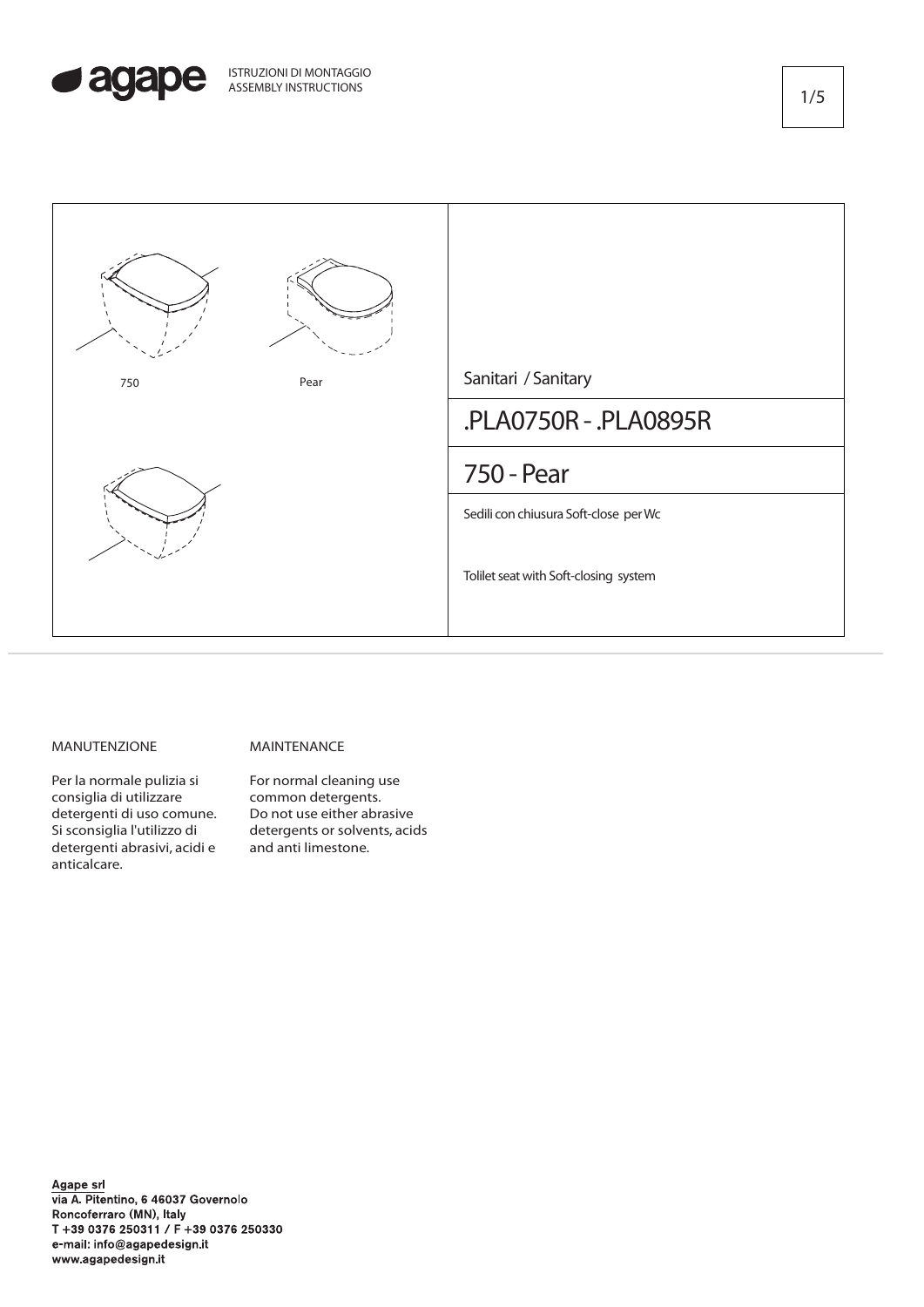

| ISTRUZIONI DI MONTAGGIO<br>ASSEMBLY INSTRUCTIONS | PLA0750R - .PLA0895R |                 |  |
|--------------------------------------------------|----------------------|-----------------|--|
|                                                  | CO <sub>D</sub>      | <b>VERS</b>     |  |
|                                                  | 01525                | 20141106/4 - SV |  |
|                                                  |                      |                 |  |

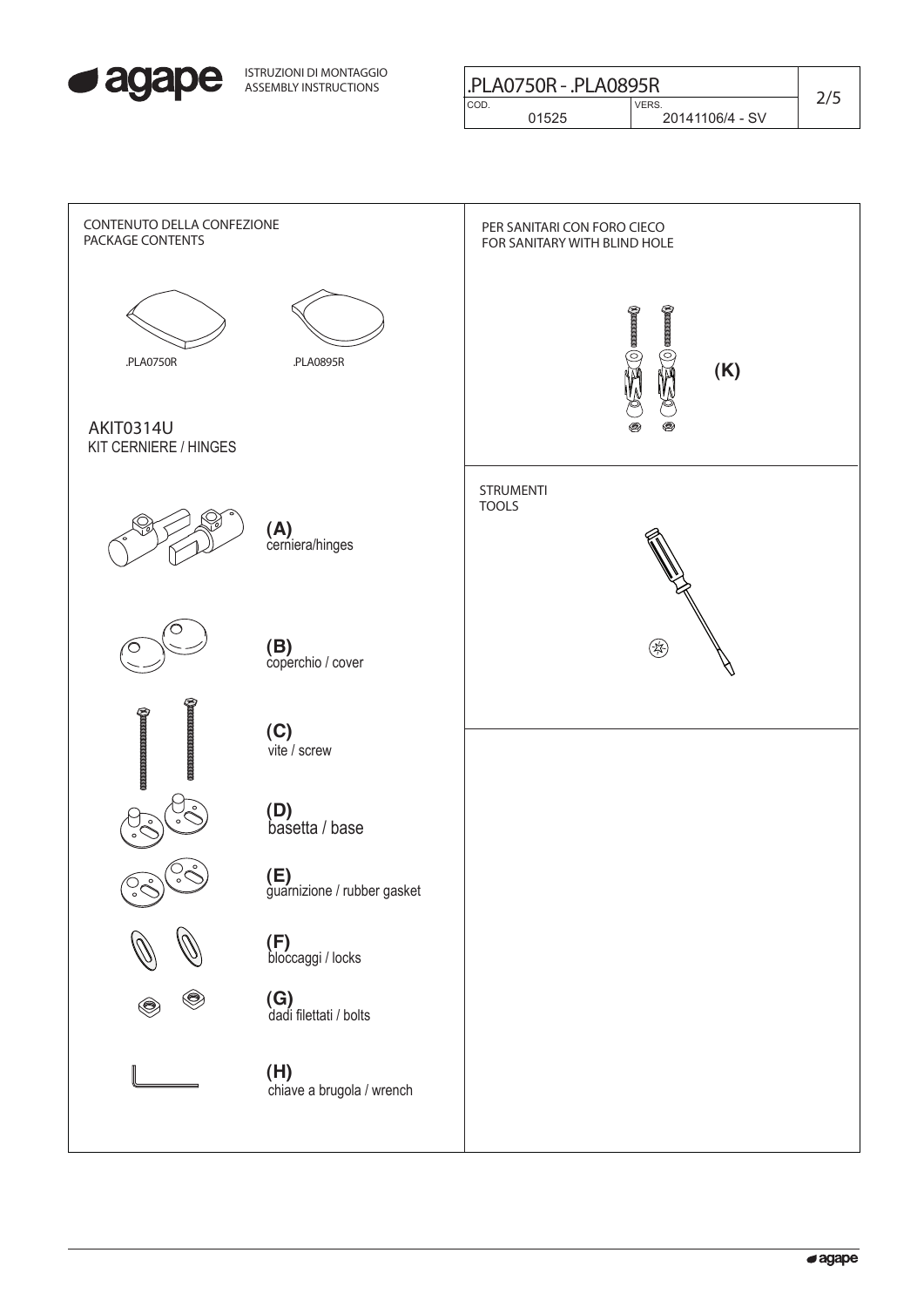

ISTRUZIONI DI MONTAGGIO

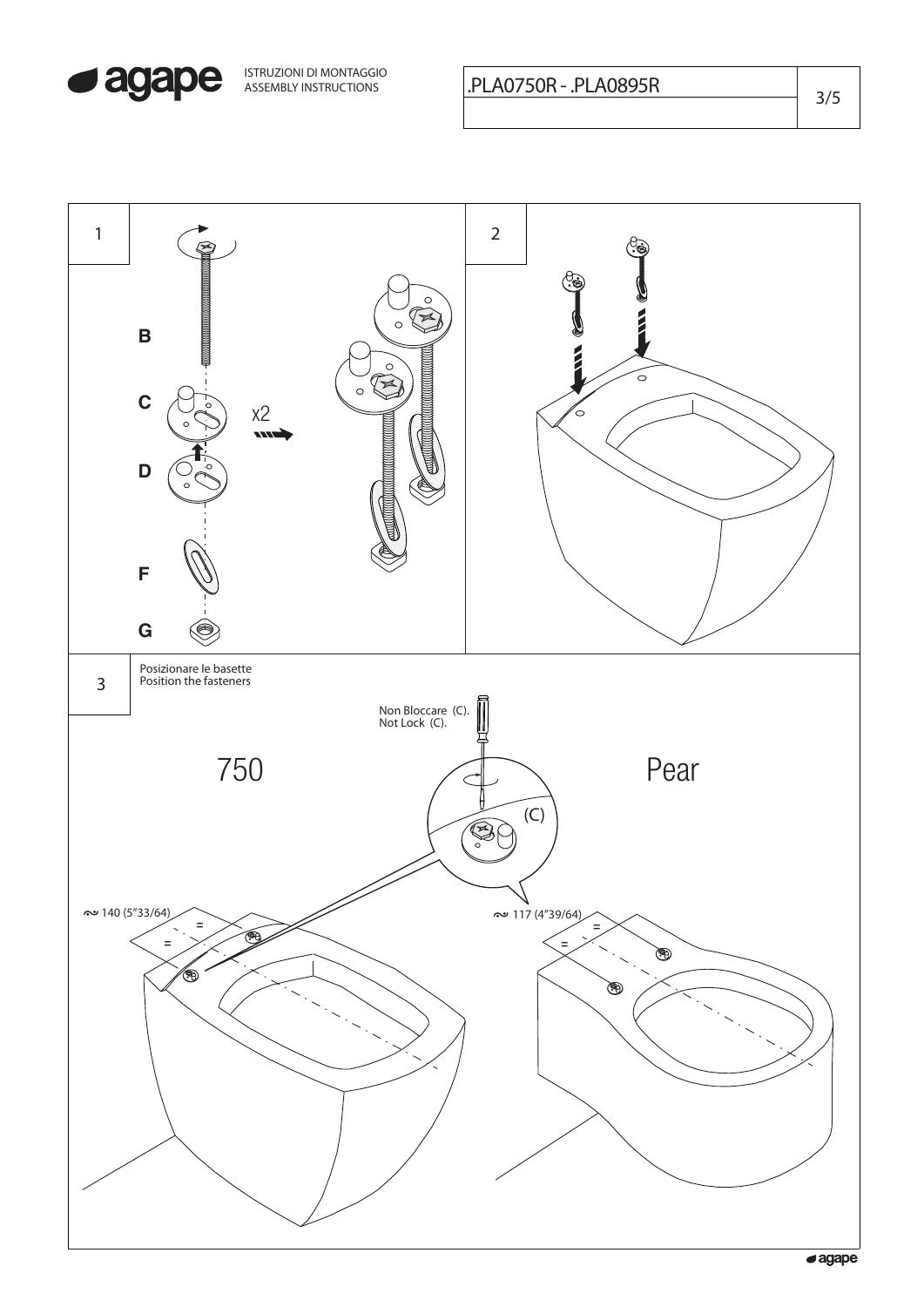

ISTRUZIONI DI MONTAGGIO